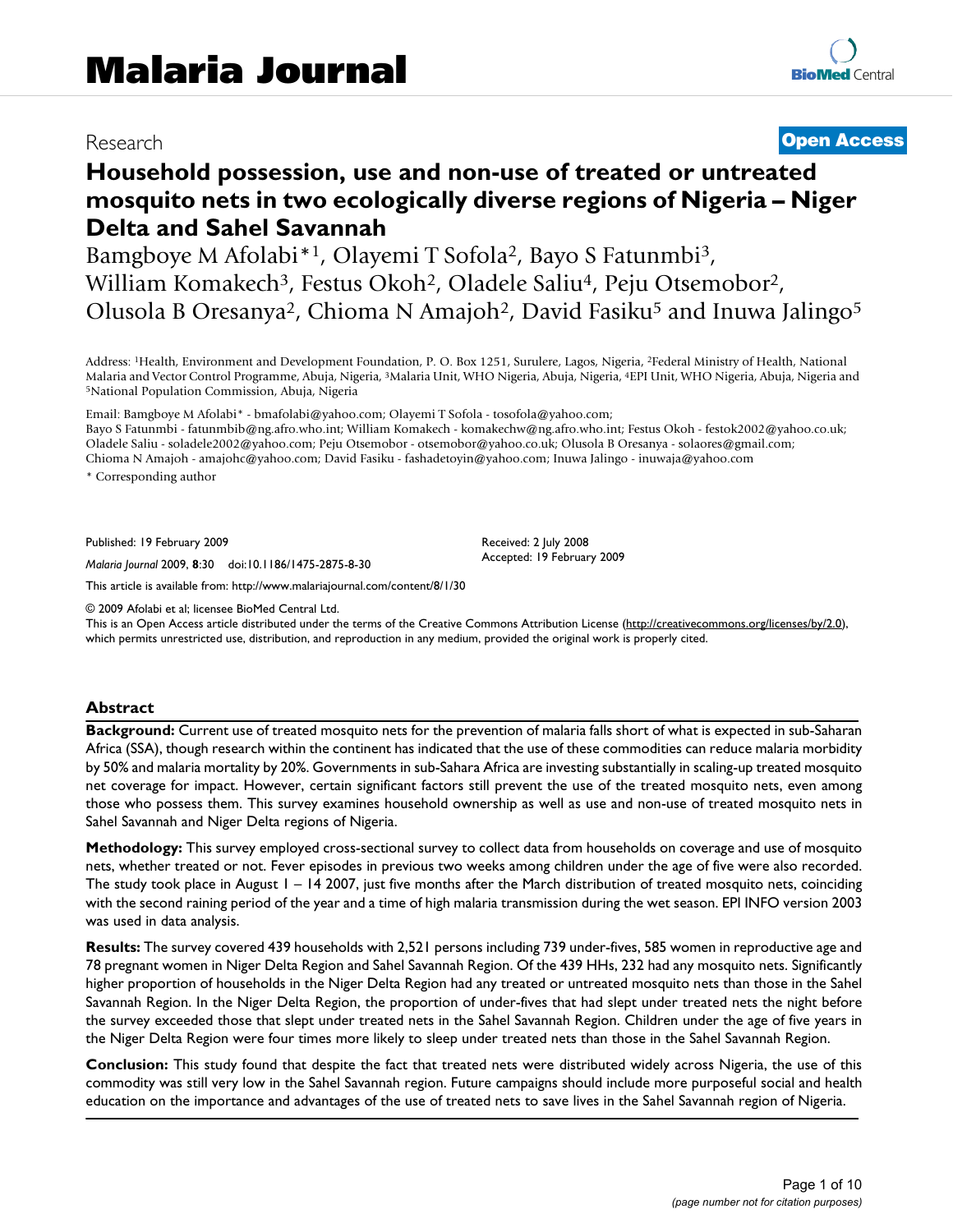#### **Background**

The World Health Organization (WHO) reports that 350– 500 million people acquire malaria annually with at least one million of these cases resulting in death [1]. The vast majority of these fatalities occur in sub-Saharan Africa (SSA), and most of the victims are children less than five years of age[2]. In the context of overall childhood mortality, a synthesis of recent studies and reviews suggests that malaria causes at least 20% of all deaths in children under five in Africa [3]. This is astounding for a disease that by and large is preventable, treatable and curable [4].

Long-lasting insecticide-treated mosquito nets (LLIN) are now being promoted as a way to prevent malaria through the distributions of millions of this commodity in Africa and as a tool to gain the attention of the public and raise new funds [4]. Sleeping with the protection of these nets will help prevent the disease [4]. While it is not a total solution, it is a reasonable line of attack in light of today's interdisciplinary approach to combating malaria [4]. Thus, according to WHO, the use of insecticide-treatednets (ITNs), hereby referred to as treated-mosquito-nets (TMN), is one of the most cost-effective interventions against malaria [5].

High levels of TMN use have been shown to reduce malaria mortality by 17% in children 1–59 months old in African study settings [6] and achieving high levels of TMN use is a key goal of global malaria control efforts by the Roll Back Malaria Partnership [1].

Nevertheless, regardless of all efforts to increase TMN use through the expansion of commercial markets, social marketing interventions, and delivery of this commodity to health facilities and community groups, low level of TMN possession and use characterize most sub-Saharan countries [7-9].

Promotion of mass vaccination presents exclusive opportunity to distribute treated mosquito nets and other child health interventions widely and equitably to the target population of under-5s. Campaigns that integrate measles and polio vaccination, mass treatment of helminthiasis, mass drug administration for lymphatic filariasis, and TMN distribution have been conducted in SSA [6-9]. These campaigns rapidly and equitably increased TMN possession and use [10-14]. Nigeria, like many countries in the African Region, is scaling up delivery of essential health interventions aimed at reducing child and maternal mortality. Integrating service delivery is seen as one option of improving coverage of interventions and the efficiency of health systems. The WHO is supporting Nigeria towards integration of TMN distribution within child survival interventions, especially the Expanded Programme on Immunization (EPI). So far, several rounds of integrated TMN-EPI campaigns have been conducted since April 2006.

A post-campaign household survey was planned to assess, amongst others, the household possession, retention of TMNs and usage by the vulnerable groups during high malaria transmission season, several months after the campaign. The peak malaria transmission in Nigeria falls between June and August, the period when the rains are heaviest. Therefore, the survey was planned to be conducted in August 2007.

The objectives of this study are: (i) to assess and compare the percentage of households in Sahel Savannah and Niger Delta regions of Nigeria with at least one and more than one mosquito net (treated or untreated) (ii) to determine the average number of nets of each type per household (iii) to evaluate household use of treated mosquito nets by visual inspection of mosquito net hanging or not and (iv) to assess and compare the percentage of at-risk groups (under-fives, women in reproductive age and pregnant women) in these areas who slept under a mosquito net (treated or untreated) the night before the survey. Reported here are the results of a household survey to evaluate the use and non-use of treated mosquito nets in two ecologically diverse regions Sahel Savannah in the north and Niger Delta in the south of Nigeria.

#### **Materials and methods**

Although the survey took place in 16 Local Government Areas across the country, these four, Oshimili North and Brass in the southern Nigeria as well as Bungudu and Gulani in the north of the country, were chosen for comparison because of distinct population homogeneity in the north (arid, sudan-Savannah, similar nutritional and living condition) contrasting peculiar population homogeneity in the south (mangrove, riverine, coastal).

#### *Survey timing and sites*

A cross-sectional household survey was performed in August 1 – 14 2007, just five months after the March distribution of TMNs, coinciding with the second raining period of the year and a time of high malaria transmission during the wet season. The survey assessed household possession and use of mosquito nets in the six geo-political zones of the country, assessing one state in each zone and one local government area in each selected state, except for Lagos and Akwa Ibom where two Local Government Areas (LGAs) were surveyed. Using a stratified, twostage cluster sample design, two districts were selected per region, with probability proportional to estimated population. The distribution of TMNs was planned to be integrated with measles campaign. The objective of this integrated measles-TMN campaign was to make available for each under-five child, one LLIN at the time of measles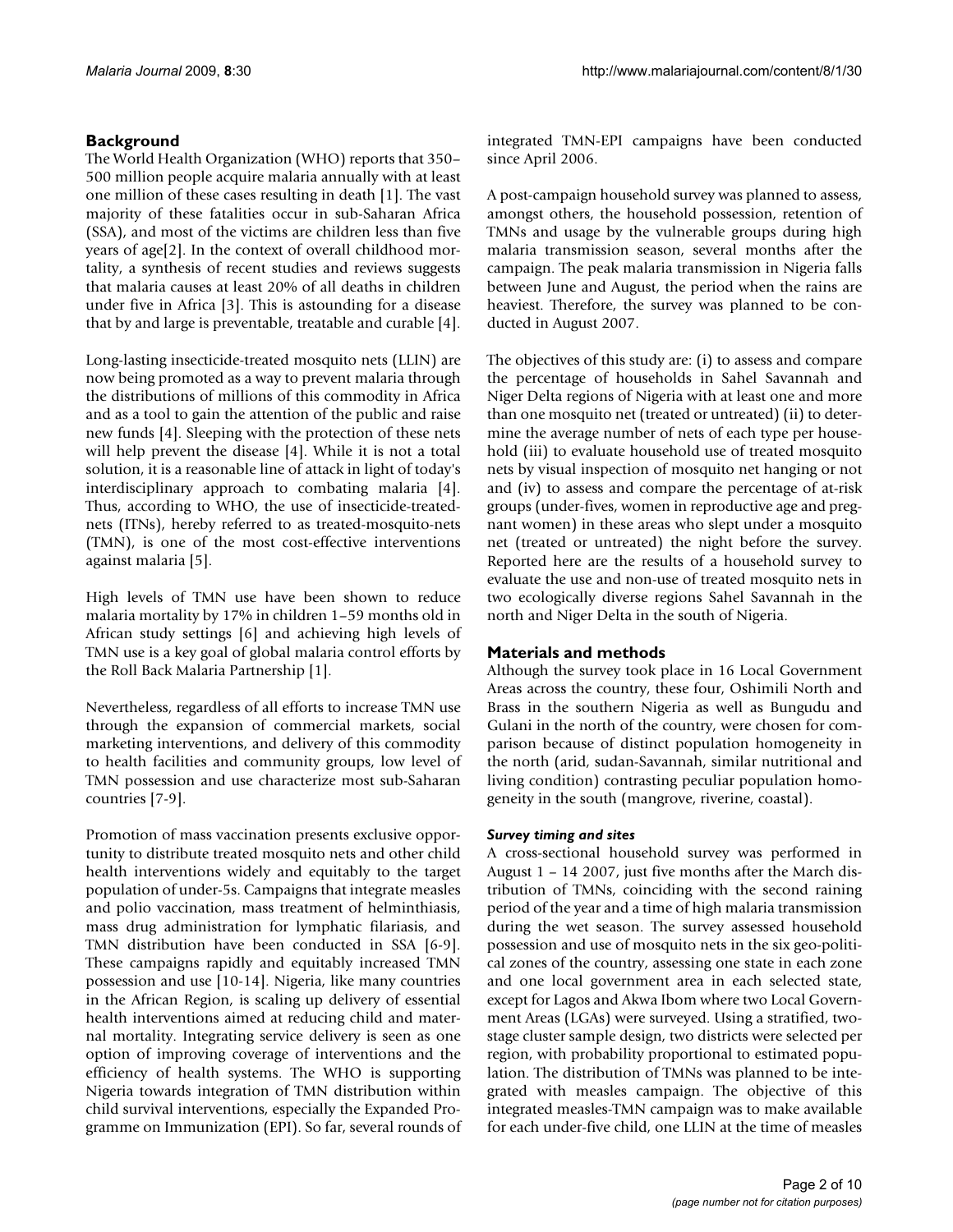vaccination campaign. During one week in January 2007, and again in March of the same year, a mass measles campaign was conducted in selected states in Nigeria targeting one million children under the age of five years. Distribution of TMNs was simultaneously on-going, but through the public and private health facilities using different strategies with the same aim of protecting pregnant women and women in the reproductive age group. Between January and March 2007, over one million TMNs were distributed first in 18 states with 36 LGAs and later in 6 states with 44 LGAs. The survey covered 16 LGAs in 14 states within the six geo-political zones. In this study, household possession and use of mosquito nets between two ecologically distinct rural regions in southern and northern Nigeria were compared (Oshimili North and Brass LGA in the Niger Delta (south), population 300,365 as well as Bungudu and Gulani LGAs in the Sahel Savannah (north), population 361,427 including approximately 165,448 under-fives. The immunization campaign, tagged Immunization-Plus Days (IPDs) was proposed by the National Malaria Control Programme of the Federal Ministry of Health in consultation with and supported by in-country partners. The basis for selection included having modest and comparable populations (due to the limited number of TMNs available) and that there was no on-going TMN distribution scheme.

#### *The study areas*

The Niger River enters Nigeria from the north-west, crossing the western part of the country to enter the Atlantic Ocean in the south. Near the coast, the river forms this extensive delta with mangrove forest, lagoons and swamps, stretching over 100 km inland. This area, known as the Niger Delta is the largest in Africa, covering an area of about 36,000 sq. km. Part of this study took place in Brass (latitude 4.19° North and longitude 6.14° East) in Bayelsa State and in Oshimili North in Delta State, with its capital at Asaba, both located in Niger Delta area. Indigenes of Oshimili North speak their own version of Igbo language and are mainly agrarians, though some engage in white-collar jobs. Brass, in Bayelsa State, is the most southerly town in Nigeria located deep into the Atlantic Ocean in the Bight of Biafra. Most families in Brass are of the Ijaw ethnic group, majority of who are fishermen, though some often engage in the production of traditional handcrafts, such as canoes, rope and mats. Malaria transmission in the Niger Delta Area is intense and occurs all year round with peaks after the two rainy seasons (April-July, September-October). The primary vectors in this region are *Anopheles gambiae, Anopheles arabiensis and Anopheles. funestus*.

The Sahel Region of Nigeria serves as a transitional zone between the arid Savannah desert in the north and the wetter tropical areas to the south. Immediately north of the mangrove forest in the south is the Guinea Savannah – a region of tall grasses and trees. Beyond the Guinea Savannah, further north, lies the drier Sudan Savannah, a region of shorter grasses and more scattered, droughtresistant trees such as the baobab, tamarind and acacia. In Nigeria's very dry semi-desert north-eastern corner, a relatively sparse Sahel Savannah vegetation of grasses and shrubs persists. This area also extends to some part of the Northwest. Yobe and Zamfara states, included in this survey, are located in this region. Here, drought and overgrazing have led to desertification. Rainfall averages between 102 and 203 mm per annum and falls mostly from June to September. Most communities are engaged in nomadic herding and limited cultivation of groundnuts and millet. Most of the inhabitants are Muslims.

### *Sampling design*

Concerning the overall background information for the sample design, the survey was designed to collect data on various variables on ITN indicators in areas where integrated TMN-EPI campaigns were conducted in Nigeria. The major domain to be distinguished in the tabulation of important characteristics was the 48 LGAs, where the programme was implemented in the country. By cluster sampling, 14 out of the 48 LGAs were statistically selected and households within selected LGAs were listed. The population to be covered by the survey was defined as the universe of all. The study primarily focused on the at-risk groups: children age 0–5 years, women in the reproductive age and pregnant women.

#### *Survey design and sample size*

The 2006 census, put the population size of the 48 LGAs at 8,546,280 and the average household size in Nigeria put at five persons (NDHS 2003) translating to about a total of 1,709,256 households in the 48 LGAs.

Therefore, to achieve a 3% precision (level of error) with 95% confidence level assumed proportion of .5 and presumed desire change of 20%, a sample of 1,712 households was required for meaningful analysis (the sample size was adjusted to none response rate of 10%). This translated to 107 households per LGA and 10.7 per cluster. Rounding up the cluster size to 11 households would require drawing 1760 minimum sample size (110 households per selected LGA and 11 per cluster). A multi-stage sample design aimed at selecting 1,760 households from 16 LGAs drawn from 24 states was adopted with equal allocation to all the 16 LGAs (i.e. 110 households per LGA). The first stage was the selection of 16 LGAs from all the project states. The list of all the project states as well as the project LGAs was arranged in zonal order. This arrangement eliminated the concentration of LGAs to be selected in a particular geo-political zone. These 16 LGAs were selected using systematic sample selection proce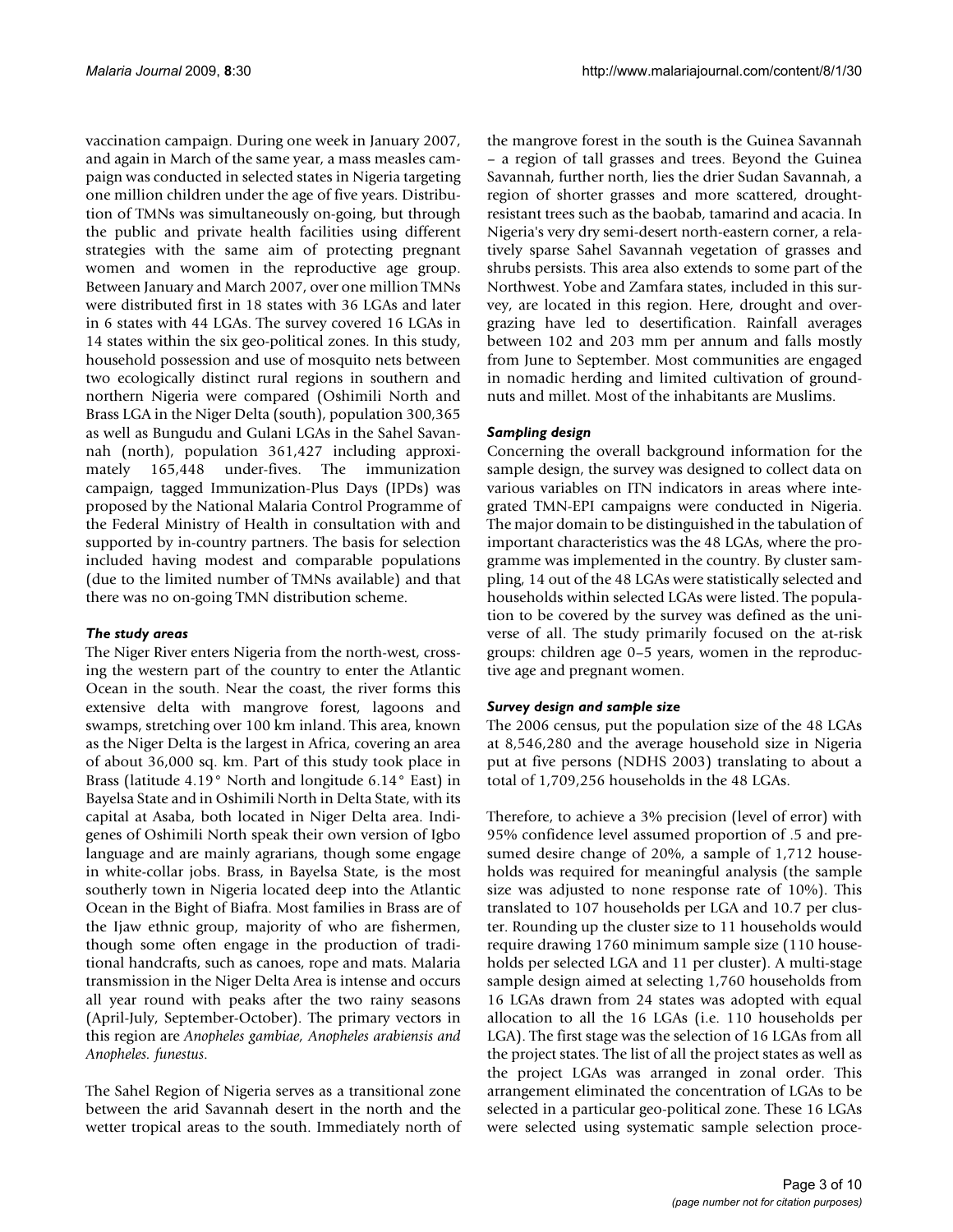dure. The second stage involved the selection of clusters (localities/Enumeration Area, [EAs]). To ensure that all localities/EAs in the selected LGAs were given equal chance of being selected, the frame of all localities/EAs in the selected LGAs was obtained and 10 clusters systematically selected. The third stage concerned the selection of households from each of the 10 selected clusters. Thrice the number of required households was listed (i.e. 33 households). Then, 11 households systematically selected. It should be noted that the essence of the EA maps was to know and identify the cluster starting point, since from the viewpoint of population, the EAs were not equal in size. The listing continued until the required number (33 households) was obtained.

#### *Survey*

Focus was on children of pre-school age, women in the reproductive age and pregnant women, in line with the priorities of the Ministry of Health, National Malaria Vector and Control Programme. After listing exercise was conducted in survey areas and the houses to be visited were known, experienced field workers (10 from each LGA) were assembled and trained at their locality, in the implementation of the survey questionnaires. Supervisors at Federal and State levels had earlier been trained by Consultants from the WHO and the Nigerian Population Commission. The field workers spent between five to seven days in each survey community, drawing data from 110 households in each of these communities. Data entered into questionnaires were brought back to the WHO Center in Abuja, where recorded data were retrieved and entered into IBM compatible desk top computers using EPI-INFO statistical software.

#### *Ethical review*

The protocol for this study was reviewed and approved by the National Malaria and Vector Control review board. Written or verbal informed consent was received from all participating households.

#### **Results**

This paper compares household possession and use of treated mosquito nets in two diverse ecological areas of Nigeria – the Niger Delta (pop. 300,365) and the Sahel Savannah (pop. 361,427). In all, 220 and 219 households respectively were visited in the Niger Delta Region (NDR) and in the Sahel Savannah Region (SSR). There was no statistical difference ( $p > 0.5$ ) in whether the respondent was the head of the household or his/her representative. In all, 1,100 (in NDR) and 1,421 (in SSR) persons lived within visited households, giving the average number of persons per household as 5.0 and 6.5 respectively. As shown in Table 1, there were 284 under-fives, 244 women in reproductive age and 28 pregnant women, respectively, in NDR compared with 455, 341 and 50 in SSR respectively. Educational status of women in the reproductive age and socio-economic status of households in NDR were drastically higher than in SSR. Table 2 depicts the distribution of mosquito nets in households in these two regions. In all, only 68 (31.1%) out of 219 households in SSR and 164 (74.5%) out of 220 households in the NDR had mosquito nets of any type. Households in SSR were six times more likely not to possess mosquito nets compared to households in NDR. Households in NDR were more than three times more likely to possess TMNs (108, 49.1%) than their counterpart in SSR (49, 22.3%). In the Niger Delta region, a significant proportion ( $P = 0.00$ ) of households (108, 49.1%) had treated mosquito nets in contrast to households in SSR (49, 22.3%). Household possession of untreated mosquito nets was significantly higher (P = 0.00) in NDR (56, 25.5%) than in SSR (19, 8.7%). Table 3r explains that out of a total of 164 households with mosquito nets in NDR and 68 in SSR, 134 households (81.7%) and 60 households (88.2%), in NDR and SSR, respectively, had any net hanging (P < 0.001, OR  $= 4.1$ , while 89 (40.5%) and 44 (20.1%) had TMNs hanging in these two regions ( $P < 0.001$ ,  $OR = 2.7$ ). This implies that the nets were slept under the night prior to the survey. Household possession of any mosquito nets were considerably higher (P < 0.001) in NDR (164, 74.5%) than in SSR (68, 31.1%) and households in NDR are 10 times more likely to possess mosquito nets than in SSR. Table 3 also compares use and non-use of various types of mosquito nets. Mosquito nets seen and reported as hanging suggests that the net was slept under by one or more than one member of the household. A significantly higher proportion ( $P < 0.001$ ) of households in NDR (164, 74.5%) had mosquito nets in comparison with SSR. When any net possession in the household was disaggregated, HHs in NDR were thrice more likely to possess ordinary mosquito nets than their counterparts in SSR (P  $<$  0.001, OR = 3.0), though no noteworthy difference existed in whether these nets were put to use in the two areas. However, noteworthy difference existed (P < 0.001) in household possession of TMNs in NDR (115, 70.1%) and SSR (49, 22.4%). Households in NDR were almost four times more likely to possess TMNs than households in SSR.

Although the distribution campaign increased ITN ownership in households with children aged < 5 years from < 3% to nearly 70% by the end of the campaign, usage of TMN was unexpectedly low since the survey was conducted during the wet season, which has a lot of mosquitoes and high malaria transmission. Nonetheless, usage of TMNs was insignificantly ( $p = 0.06$ ) higher in the Sahel Savannah area (89.8%) compared to Niger Delta area (77.4%) during the wet season. As shown in Table 4, 305 and 120 mosquito nets were observed in households visited in NDR and in SSR respectively. Average number of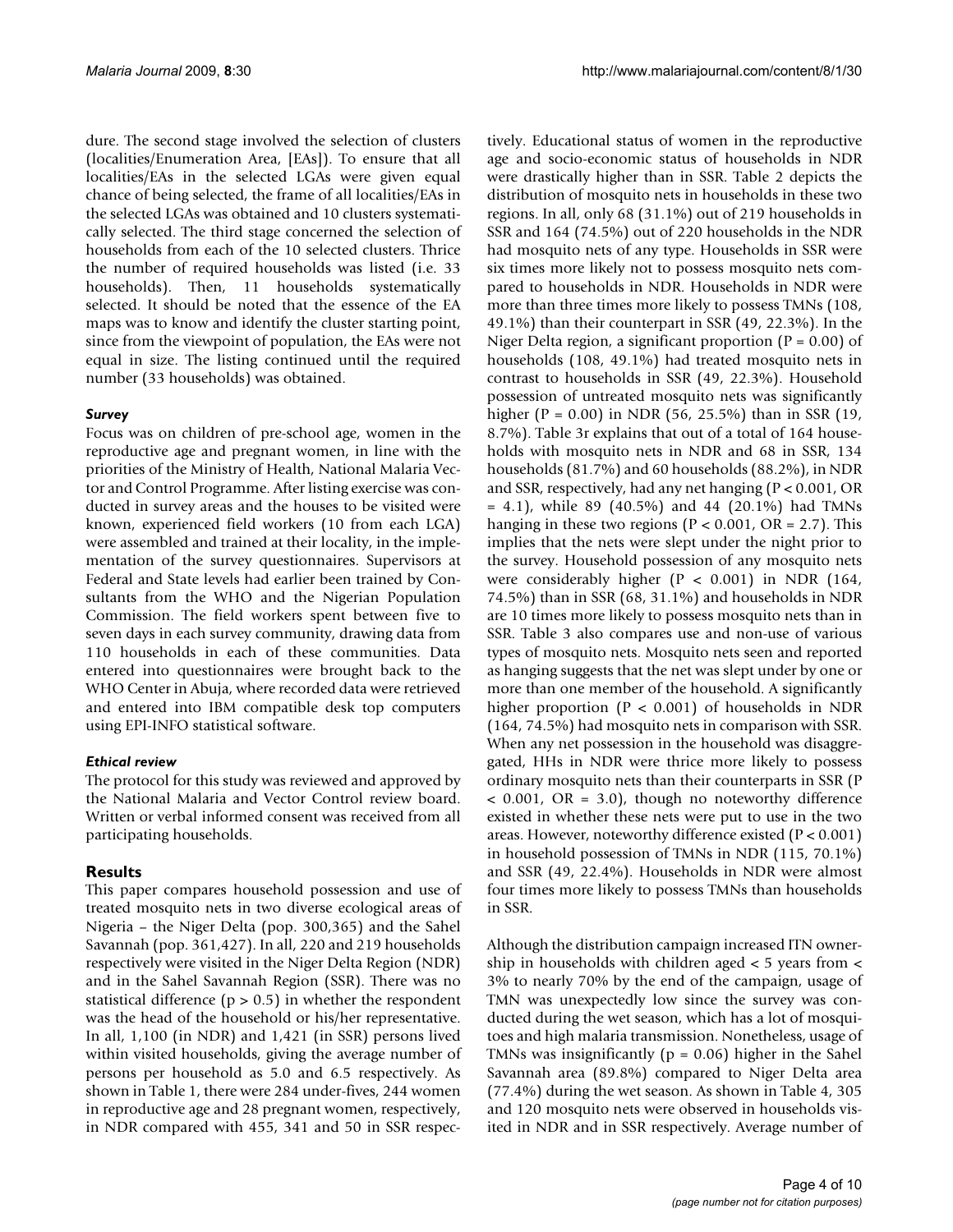|                                                               | Area                            |                                      |      |             |                    |
|---------------------------------------------------------------|---------------------------------|--------------------------------------|------|-------------|--------------------|
|                                                               | <b>Niger Delta Region (NDR)</b> | Sahel Savannah Region (SSR) $\chi^2$ |      |             | P value OR (CI)    |
| Population                                                    | 300,365                         | 361,427                              |      |             |                    |
| Total No. of HH visited                                       | 220                             | 219                                  |      |             |                    |
| Respondent                                                    |                                 |                                      |      |             |                    |
| Head of HH (%)                                                | 137 (62.3)                      | 123 (56.2)                           |      |             |                    |
| Representative (%)                                            | 83 (37.7)                       | 96 (43.8)                            |      |             |                    |
| Total No. persons in HH                                       | 1100                            | 42                                   |      |             |                    |
| Av. No. of persons per HH                                     | 5                               | 6.5                                  |      |             |                    |
| Total No. of U-5s in HH                                       | 284                             | 455                                  |      |             |                    |
| No. of Women in Reproductive Age<br>(WRA) in HH               | 244                             | 341                                  |      |             |                    |
| No. of pregnant women in HH                                   | 28                              | 50                                   |      |             |                    |
| Educational status of WRA in HH                               |                                 |                                      |      |             |                    |
| No formal education                                           | 30(12.3)                        | 265 (77.7)                           |      | 243.5 0.000 | 24.9 (15.4; 40.5)  |
| Primary education.                                            | 72 (29.5)                       | 48 (14.1)                            | 20.8 | 0.000       | 2.7(1.7; 3.9)      |
| Secondary education.                                          | 85 (34.8)                       | 2(0.6)                               |      | 131.8 0.000 | 90.6 (21.6; 539.0) |
| Post-secondary education.                                     | 14(5.7)                         | 5(1.5)                               | 8.3  | 0.004       | 4.1 (1.35; 13.2)   |
| Socio-economic status<br>(%) (by wealth indices in quintiles) |                                 |                                      |      |             |                    |
| Poorest                                                       | 27.7                            | 41.5                                 |      |             |                    |
| Moderately poor                                               | 20                              | 31.5                                 |      |             |                    |
| Mildly poor                                                   | 23.7                            | 17.8                                 |      |             |                    |
| Poor                                                          | 16.8                            | 5.5                                  |      |             |                    |
| Least poor                                                    | $\vert\,\vert$ .8               | $3.7$                                |      |             |                    |

#### **Table 1: Characteristics of households (HH) in Sahel Savannah and Niger Delta Areas of survey in Nigeria**

nets per HH in NDR was 1.4 compared to 0.55 in SSR. Of the 739 children enumerated in these two ecologically diverse regions, 284 were in NDR and 455 in SSR. Among these, a significant proportion ( $P < 0.001$ ) in NDR (174, 61.3%) slept under TMNs compared with those in SSR (125, 27.5%). Under-fives in NDR were more than four times likely  $(OR = 4.2)$  to sleep under TMNs or more than

seven times more likely (OR = 7.5) to sleep under any net than in SSR. Considering usage of mosquito nets by women in reproductive age (WRA), Table 4 also indicates that 244 and 341 of this group were observed in NDR and SSR respectively. Among these, a significant proportion (P < 0.001) in NDR (89, 36.5%) slept under TMNs in NDR when compared with those in SSR (46, 13.5%). WRA were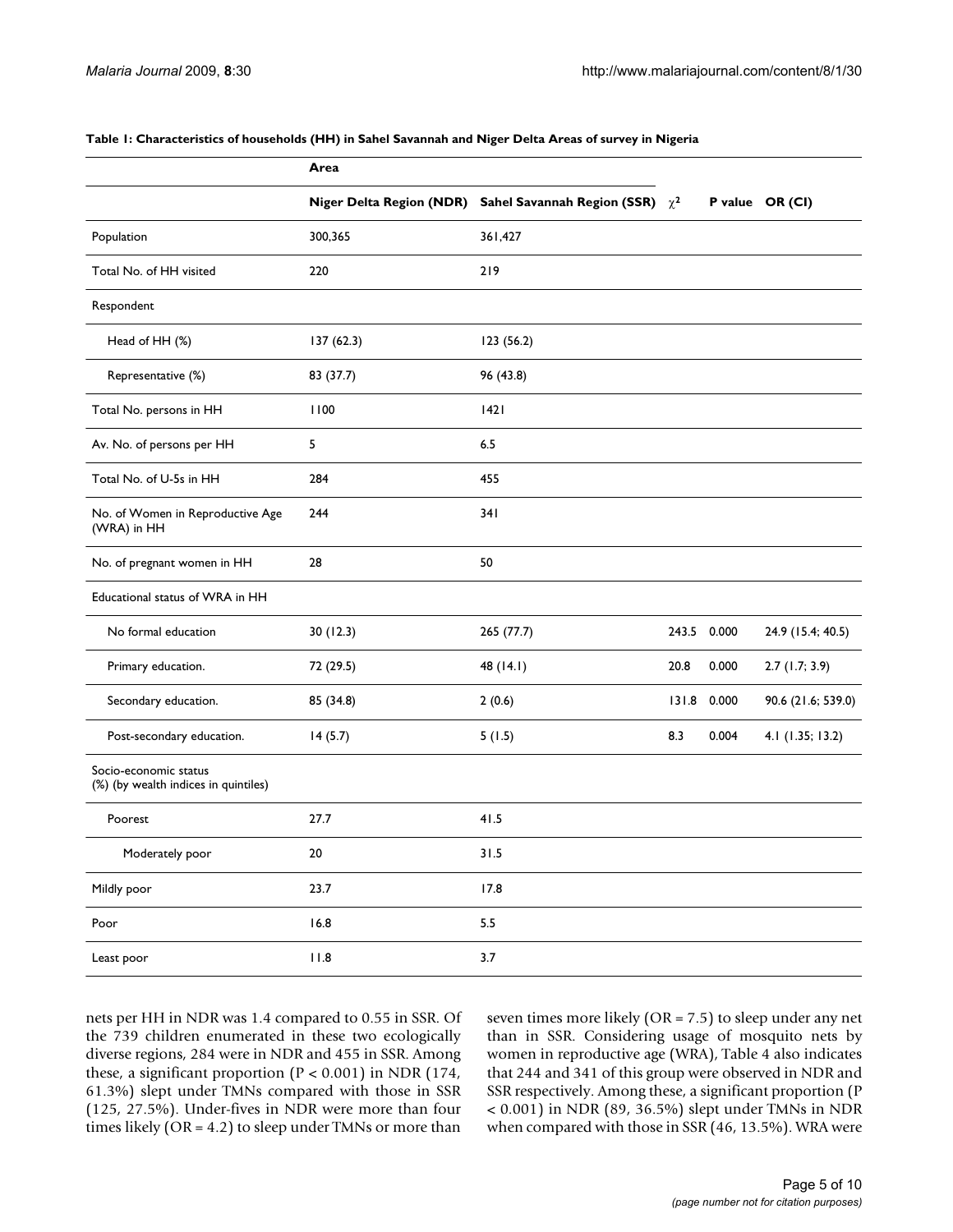| Area                  | Niger Delta Region (NDR) No. (%) | Sahel Savannah Region (SSR) No. (%) | $\gamma^2$ | Р     | OR (CI)                         |
|-----------------------|----------------------------------|-------------------------------------|------------|-------|---------------------------------|
|                       |                                  |                                     |            |       |                                 |
| Total No. of HH       | 220 (100)                        | 219 (100)                           |            |       |                                 |
| HH without nets       | 56 (25.5)                        | 151(68.9)                           | 83.3       |       | $0.000 \quad 6.5 \ (4.2; 10.6)$ |
| HH with any nets      | 164(74.5)                        | 68(31.1)                            |            |       |                                 |
| HH with treated nets  | 108(49.1)                        | 49 (22.3)                           | 34. I      | 0.000 | 3.4(2.2; 5.2)                   |
| HH with ordinary nets | 49 (22.3)                        | 19(8.7)                             | 21.8       | 0.000 | 3.6(2.0:6.6)                    |

**Table 2: Distribution of household possession of treated and untreated mosquito nets in various households of survey in Sahel Savannah and Niger Delta areas of Nigeria.**

over three times more likely (OR = 3.7) to sleep under TMNs on NDR or more than four times more likely (OR = 4.5) to sleep under any nets than those in SSR. There was no significant difference in the proportion of pregnant women (PW), who slept under TMNs in NDR and SSR though this pattern was altered when any net was considered. In this regard, a noteworthy disparity ( $P < 0.001$ ) was observed in the proportion of PW who slept under any net in NDR (17, 60.7%) compared SSR (15, 30%).

Table 4 also illustrates that pregnant women in NDR were over three times more likely to sleep under any mosquito nets in NDR than in SSR. Figure 1 shows percent distribution of mosquito nets by type and by quantity in the two regions of consideration. More HHs in the NDR had at least one (36.4%) or two (46, 20.9%), three (19, 8.6%) or more than three any nets compared with HHs SSR that had one (35, 16.0%), two (16, 7.3%), three (12, 5.6%) or more than three  $(4, 1.8\%)$  any nets. A significant (p < 0.05) proportion of households in NDR (116, 52.3%) had at least one TMN compared to SSR (94, 42.9%). There was no important disparity in household possession of 2 TMNs in both regions. Table 5 shows distribution pattern of ITNs and LLINs during immunization-plus days in various LGAs in Nigeria between 2006 and 2007, indicating widespread delivery of these commodities to various parts of the country during this period.

#### **Discussion**

The United Nations health agency has issued new global guidance on the use of ITNs against malaria, for the first time recommending that they be long-lasting, distributed either free or highly subsidized, and used by all community members to fight a disease that kills more than one million people each year. Until now, the WHO guidelines focused primarily on providing nets for children under five and pregnant women, but recent studies from Kenya show that expanding use of the nets to all people in targeted areas increases coverage and enhances protection of vulnerable groups, while protecting all community members [15]. LLINs were distributed to various communities in Nigeria amongst which were those in Niger Delta states and Sahel Sahara states. Results from our study show that the Immunization-plus days (IPD) campaign, integrating distribution of TMNs with immunization, was successfully carried out in all the six geo-political zones of the country. Measles immunization rates did not appear to be adversely affected by the addition of TMNs into the IPD campaign, and as in Togo, the campaign rapidly increased levels of TMN ownership. Given the most important role that TMNs play in malaria control strategies, one of the

**Table 3: Net types and nets seen hanging in households in Sahel Savannah and Niger delta areas of Nigeria**

| Type of mosquito nets and if<br>hanging or not | <b>Households</b><br><b>Niger Delta Region (NDR)</b><br>No. (%) | <b>Sahel Savannah Region (SSR)</b><br>$No. (\%)$ | $\chi^2$ | P                 | OR (CI)            |
|------------------------------------------------|-----------------------------------------------------------------|--------------------------------------------------|----------|-------------------|--------------------|
| Any net                                        | 164(74.5)                                                       | 68(31.1)                                         | 109.8    | 0.00              | $10.1$ (6.2; 16.5) |
| Seen hanging (%)                               | 134(81.7)                                                       | 60 (88.2)                                        | 1.5      | 0.22              | $0.6$ (0.2; 1.5)   |
| Not hanging (%)                                | 30(18.3)                                                        | 8(11.8)                                          |          |                   |                    |
| Ordinary                                       | 49 (29.9)                                                       | 19(8.7)                                          | 15.5     | 0.00              | $3.0$ (1.7; 5.5)   |
| Seen hanging (%)                               | 45 (91.8)                                                       | 16(84.2)                                         | 0.9      | 0.35              | 2.1(0.3; 13.1)     |
| Not hanging (%)                                | 4(8.2)                                                          | 3(15.8)                                          |          |                   |                    |
| <b>Treated</b>                                 | 115(70.1)                                                       | 49 (22.4)                                        | 41.9     | 0.00 <sub>1</sub> | 3.8(2.5; 5.9)      |
| Seen hanging (%)                               | 89 (77.4)                                                       | 44 (89.8)                                        | 3.5      | 0.06              | 0.4(0.1; 1.2)      |
| Not hanging (%)                                | 26(22.6)                                                        | 5(10.2)                                          |          |                   |                    |
|                                                | 4.8                                                             | 0.41                                             |          |                   |                    |
| $\begin{matrix} \chi^2 \\ P \end{matrix}$      | 0.028                                                           | 0.52                                             |          |                   |                    |
| <b>OR</b>                                      | 3.29 (1.00;11.87)                                               | 0.61(0.11;3.67)                                  |          |                   |                    |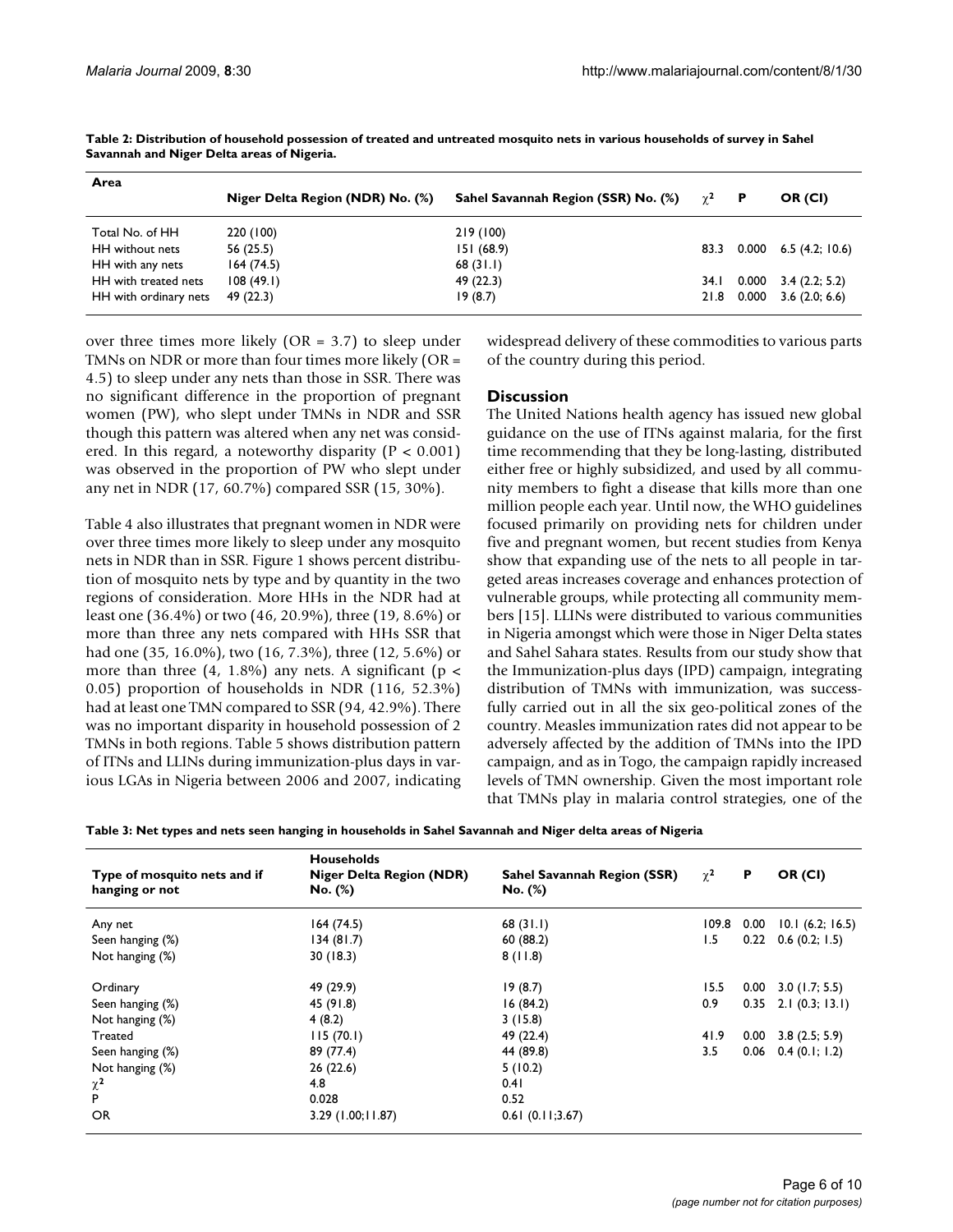|                                    | <b>Households</b><br>Niger Delta Region (NDR) No.<br>$(\%)$ | <b>Sahel Savannah Region (SSR)</b><br>No. (%) | $\chi^2$ | P     | OR (CI)           |
|------------------------------------|-------------------------------------------------------------|-----------------------------------------------|----------|-------|-------------------|
| Total number of nets               | 305                                                         | 120                                           |          |       |                   |
| Average number of nets per HH      | $\mathsf{I}$ .4                                             | 0.55                                          |          |       |                   |
| Children under the age of five     |                                                             |                                               |          |       |                   |
| years                              |                                                             |                                               |          |       |                   |
| Total No. of under-fives           | 284                                                         | 455                                           |          |       |                   |
| Slept under treated nets           | 174(61.3)                                                   | 125(27.5)                                     | 82.90    | 0.000 | $4.2$ (3.0; 5.8)  |
| Slept under any nets               | 225 (79.2)                                                  | 153(33.6)                                     | 145.51   | 0.000 | 7.5(5.3:10.8)     |
| Had fever 2 weeks prior to survey  | 66 (23.2)                                                   | 129(28.4)                                     | 2.35     | 0.130 | 0.8(0.5:1.1)      |
| Women in reproductive age<br>(WRA) |                                                             |                                               |          |       |                   |
| Total No. of WRA's                 | 244                                                         | 341                                           |          |       |                   |
| Slept under treated nets           | 89 (36.5)                                                   | 46 (13.5)                                     | 42.33    | 0.000 | 3.7(2.4; 5.6)     |
| Slept under any net                | 121(49.6)                                                   | 61 (17.9)                                     | 66.69    | 0.000 | 4.5(3.1:6.7)      |
| <b>Pregnant Women (PW)</b>         |                                                             |                                               |          |       |                   |
| Total No. of PW                    | 28                                                          | 50                                            |          |       |                   |
| Slept under treated net            | 8(28.6)                                                     | 10(20.0)                                      | 0.03     | 0.850 | 1.1(0.3; 3.5)     |
| Slept under any net                | 17(60.7)                                                    | 15(30.0)                                      | 7.00     | 0.008 | $3.6$ (1.2; 10.7) |

**Table 4: Distribution (%) of under-fives (U5s), Women in Reproductive Age (WRAs) and pregnant women (PW) that slept under mosquito nets the night before survey**

primary implications of this campaign was to increase rates of TMN ownership in households and especially among the major at-risk groups including under-fives and pregnant women.

Certain aspects of the Nigerian IPD campaign were unique and deserve particular attention. First, in such a large and populous country with diverse topography ranging from coastal to mangrove, guinea Savannah and Sahel Savannah, this is the first planned integrated campaign covering such an extensive area. Within the first three months of 2006, close to one million TMNs were effectively distributed.

A second aspect unique to immunization-plus days in Nigeria was the one-net-per-mother strategy. This was in contrast to the national campaign in Togo in 2004, which used a one-net-per-child strategy. Because of the large numbers of under-fives in Nigeria, the one-net-permother allocation scheme may have been a factor in the campaign's achieving high coverage.

|  | Table 5: Distribution pattern of ITNs* and LLINs** during immunization-plus days in various LGAs in Nigeria between 2006 and 2007 |  |  |
|--|-----------------------------------------------------------------------------------------------------------------------------------|--|--|
|--|-----------------------------------------------------------------------------------------------------------------------------------|--|--|

| Year | Month     | Zone                            | <b>State</b> | <b>LGA</b>             | <b>Quantity distributed</b> | Campaign    |
|------|-----------|---------------------------------|--------------|------------------------|-----------------------------|-------------|
| 2006 | April     | Northwest                       | Zamfara      | Bungudu                | $30.493*$                   | <b>IPDs</b> |
| 2006 | lune      | Northwest                       | Zamfara      | Anka                   | $11,132*$                   | <b>IPDs</b> |
| 2006 | lune      | Northwest                       | ligawa       | Malam Madori           | $12,000*$                   | <b>IPDs</b> |
| 2006 | lune      | Northwest                       | Kano         | Ungogo                 | 4,420*                      | <b>IPDs</b> |
| 2006 | lune      | Northwest                       | Kano         | Dalla                  | 8,490*                      | <b>IPDs</b> |
| 2006 | September | Northeast                       | Yobe         | Gulani                 | 7,000*                      | <b>IPDs</b> |
| 2006 | September | Northeast                       | Yobe         | Karasuwa               | $3.300*$                    | <b>IPDs</b> |
| 2006 | October   | South-south                     | Cross-River  | Abi                    | $10.757**$                  | <b>IMC</b>  |
| 2006 | October   | South-south                     | Cross-River  | <b>Biase</b>           | $13,044**$                  | <b>IMC</b>  |
| 2006 | October   | South-south                     | Delta        | Oshimili North         | $10,754**$                  | <b>IMC</b>  |
| 2006 | October   | South-south                     | Delta        | <b>Warri Southwest</b> | $6,167**$                   | <b>IMC</b>  |
| 2006 | October   | South-west                      | Lagos        | Epe                    | $10.702**$                  | <b>IMC</b>  |
| 2006 | October   | South-west                      | Lagos        | Ibeju-Lekki            | 7.795**                     | <b>IMC</b>  |
| 2006 | October   | South-west                      | Lagos        | Apapa                  | 19.970**                    | <b>IMC</b>  |
| 2006 | November  | Northeast                       | Taraba       | Gassol                 | 17,000 <sup>*</sup>         | <b>IPDs</b> |
| 2007 | January   | Non-specific 18 States, 36 LGAs |              | $512,645$ */**         | <b>IPDs</b>                 |             |
| 2007 | March     | Non-specific 6 States, 44 LGAs  |              | $100,000**$            | <b>IPDs</b>                 |             |

LGA = Local Government Areas; IPD = Immunization Plus Days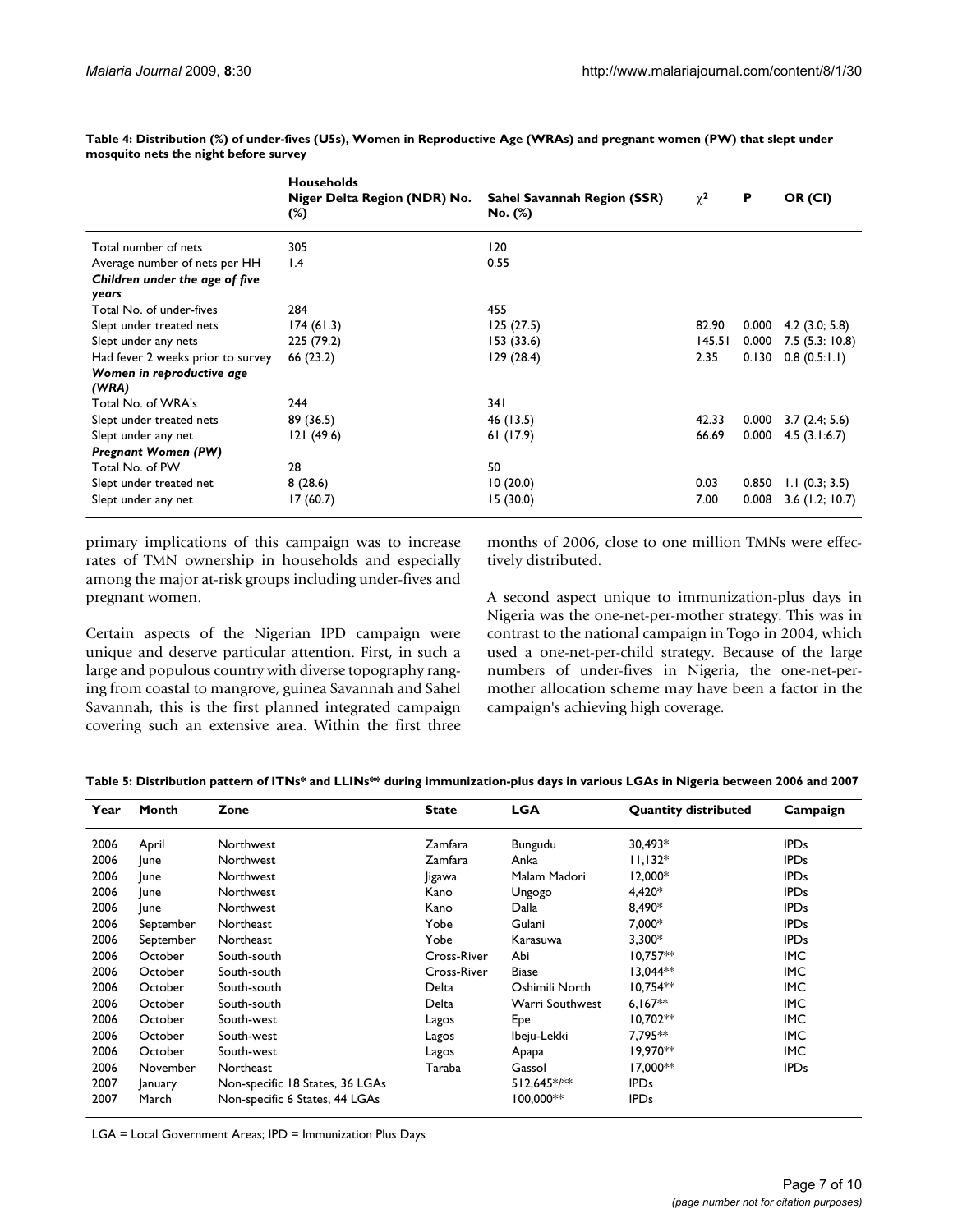



One major finding in this report is the very low educational status of women in the reproductive age in the Sahel Savannah region of Nigeria. This is expected to have influences low usage of TMNs in this region. According to UNICEF, "*Education saves and improves the lives of girls and women. It allows women greater control of their lives and provides them with skills to contribute to their societies. It enables them to make decisions for themselves and influence their families. It is the power that produces all the other developmental and social benefits*" [16]

In this study, there were marked differences in household possession and use of treated mosquito nets between Niger Delta Region and Sahel Savannah Region. This corresponds to the finding in another study in Zambia that reports high possession and low usage of treated mosquito nets [17]. The majority of community members in Sahel Savannah Region are predominantly nomadic cattle rarers. Possibly, in traversing the country, finding grazing grounds for their cattle, nomads in the SSR took their treated mosquito nets with them. This might be the reason why only few households in SSR were observed to have nets in comparison to households in NDR. A study of use of mosquito nets among nomads in Sahel Savannah will clearly answer this dilemma. The Sahel Sahara Region in Nigeria closely shares the same border with Niger Republic where a similar study was conducted in 2005 [18]. Contrary to the findings in Niger Republic, this study found high usage of treated (seen hanging 44/49 or 89.8%) or untreated (seen hanging 16/19 or 84.2%) mos-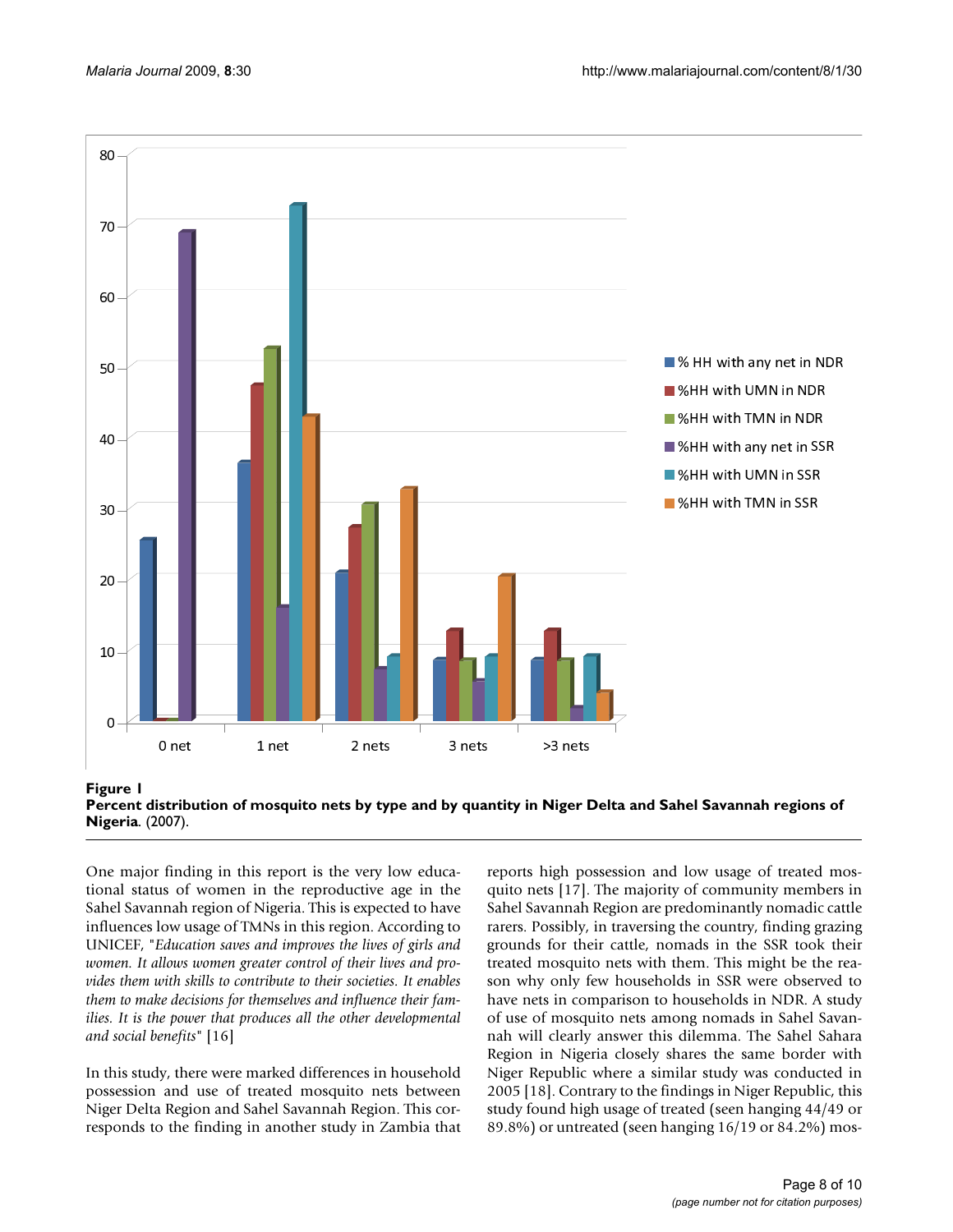quito nets SSR. In terms of absolute numbers, only 49 out of 110 (22.4%) of households in SSR, compared with 115 (70.1%) in NDR possessed TMNs. Low socio-economic status found in the SSR might have compelled some households to sell the finely-packaged and attractive TMNs to cross-border traders thus depriving themselves of this vital instrument of malaria control. Due to low educational status, households in SSR may not fully appreciate why they have to use the TMNs, or how to unfold, hang and set up these commodities. Some TMNs were reportedly seen within the household, kept as a souvenir.

Although the proportion of mosquito nets seen hanging in SSR was insignificantly higher compared to NDR, few of the at-risk groups, that is, under-fives, women in reproductive age and pregnant women, slept under TMNs the night before the survey. This result varied significantly from Niger Republic [18] study that indicated that 15.4% of under-fives included in their survey reported to have slept under ITNs the preceding night, while in SSR and in NDR, 27.5% and 61.3% of children included in this survey slept under TMNs the preceding night. This was still less than the percentage reported by another study in Zambia [17]. Use of treated mosquito nets by pregnant women is very essential but coverage is still nowhere near the 60% target. According to World Malaria Report [1], Malawi had achieved about 32% coverage of her pregnant women using TMNs, while Nigeria achieved just about 2%. This study however, indicated that 20% of pregnant women in SSR and about 29% in NDR slept under TMN the preceding night and this percentage increased to 30 and 61 respectively when "any net" – treated or untreated was considered. Data from this study also showed 13.5% and 36.5% respectively of women in reproductive age (WRA) sleeping under TMNs the preceding night in SSR and NDR.

Reports from our study showed 52.5% of household in NDR and 42.9% in SSR possessed at least one TMN, which is still slightly lower than data from Zambia [17] that reported 61.3% post-intervention possession in their rural setting. An increased quantity of TMNs in the household to about three or four will most likely bring about herd protection. The effect of increased household possession of TMN means that even though at-risk groups, such as children under the age of five and pregnant women may not sleep under TMNs, as long as lots of these commodities are nearby at night, mosquitoes are likely to be repelled, thus reducing morbidity and mortality due to malaria and saving household money for other essentials of living.

The immunization-plus days campaign delivered key child health interventions (measles vaccine, vitamin A, and treated mosquito nets) to about 80% of children in

the target age groups, including a substantial number of children that had not received these interventions before the campaign. Before or during the immunization-plus days campaign, communities to benefit from the distribution of TMNs should receive quality education on proper use of this commodity and its importance to the health and wealth of the households. Beyond this, the Federal Ministry of Health should collaborate very closely with two other vital Ministries – those of Women Affairs and Information – to ensure social mobilization encompasses qualitative education at grass-root. Demonstration of the use of TMNs in the home should be anchored by the Ministry of Information and such demonstrations should take place at market places, town halls and where people mostly gather. Social structure of each community should be taken into consideration as women are not allowed to sit in the same place as men in some communities. In this regards, wide-screen films of use of mosquito nets and dramatization will go a long way in empowering women. Policy makers, traditional heads and religious leader should be mobilized to play vital roles in the distribution and use of TMNs.

A follow-up survey during the rainy season might indicate higher usage rates, as was the case in Togo. In addition, community outreach is advisable to encourage increased TMN usage before the rainy seasons, without any delay.

#### **Competing interests**

The authors have no conflicts of interest concerning the work reported in this paper.

The funders had no role in study design, data collection and analysis, decision to publish, or preparation of the manuscript.

#### **Authors' contributions**

BMA, OTS, BSF and WK conceived the study idea, participated in the study design, were responsible for the microplanning, overall implementation of the survey including planning, drafting the questionnaire instrument and pretesting it, and ensuring data management supervision, statistical analysis, report writing and manuscript preparation. They played a vital role in the managerial aspect of the study. FO, SO, PO, OBO and CNA participated in drafting the questionnaire, scheduling of internal responsibilities, cross-checking, field-work, cross-checked the data and took part in statistical analysis. DF and IJ oversaw the research design and methods cross-checked the data and participated in statistical analysis. All authors read and approved the final manuscript.

#### **Acknowledgements**

We thank the Directors of States Ministry of Health and various Malaria Programme Officers of the States and Malaria Officers of the LGAs involved in this study for their support of this work. We also thank the various com